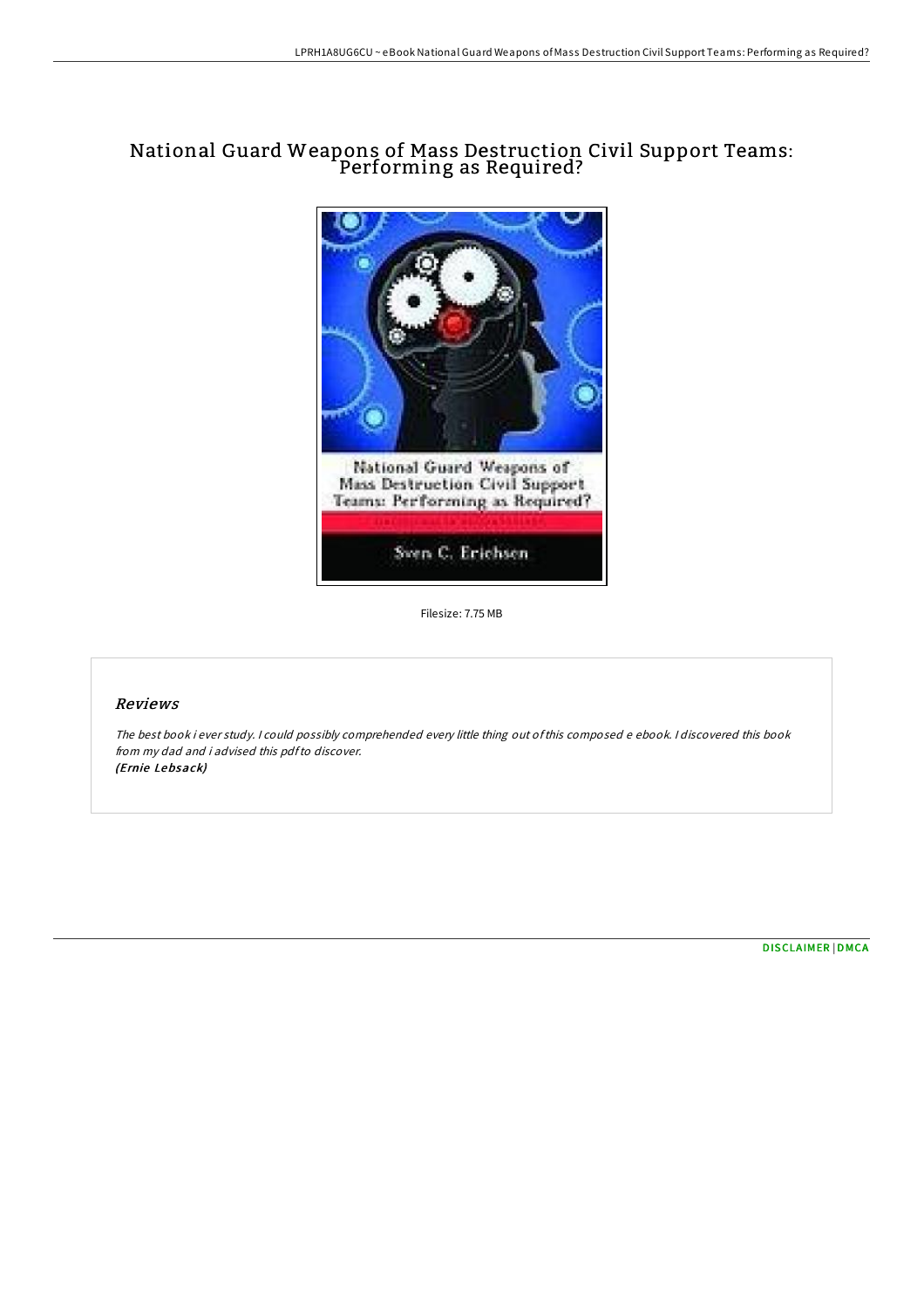## NATIONAL GUARD WEAPONS OF MASS DESTRUCTION CIVIL SUPPORT TEAMS: PERFORMING AS REQUIRED?



Biblioscholar Nov 2012, 2012. Taschenbuch. Book Condition: Neu. 246x189x4 mm. This item is printed on demand - Print on Demand Neuware -The Department of Defense is also in the process of reevaluating its contribution to homeland security in the aftermath of the September 11 attacks. Of particular concern is the DoD plan for assisting civilian authorities in consequence management - the measures taken to protect public health, safety, and the environment, to restore essential government services, and to provide emergency relief to governments businesses and individuals affected by the consequences of terrorism. A significant DoD contribution to the consequence management aspect of homeland security has been the development of the National Guard Weapons of Mass Destruction - Civil Support Team (WMD-CST), a new type of unit designed to provide civilian authorities military support in response to WMD attacks involving the use of nuclear, biological, chemical, or radiological (NBCR) weapons. The development of the WMD-CST concept has raised considerable debate over the merits of the new organization. Previous authors argued that the WMD-CST is incapable of providing timely support to local authorities. Others take the criticism of the WMD-CST a step further, calling into question the ability of the Department of Defense to provide personnel sufficiently trained to provide meaningful support to civilian first responders. Positive reviews emphasized the WMD-CSTs' ability to respond rapidly to events, because of their ability to operate under Title 32 or Title 10 authority. This monograph determines whether the National Guard Weapons of Mass Destruction Civil Support Team (WMD-CST) is an effective organization for conducting Military Support to Civilian Authorities in response to a WMD attack in the United States. The determination is made by evaluating the actual performance of WMD-CSTs against the required capabilities specified in the original Presidential Decision Directives, legislation, Federal regulations,...

Read National Guard [Weapo](http://almighty24.tech/national-guard-weapons-of-mass-destruction-civil.html)ns of Mass Destruction Civil Support Teams: Performing as Required? Online  $\blacksquare$ Download PDF National Guard [Weapo](http://almighty24.tech/national-guard-weapons-of-mass-destruction-civil.html)ns of Mass Destruction Civil Support Teams: Performing as Required?